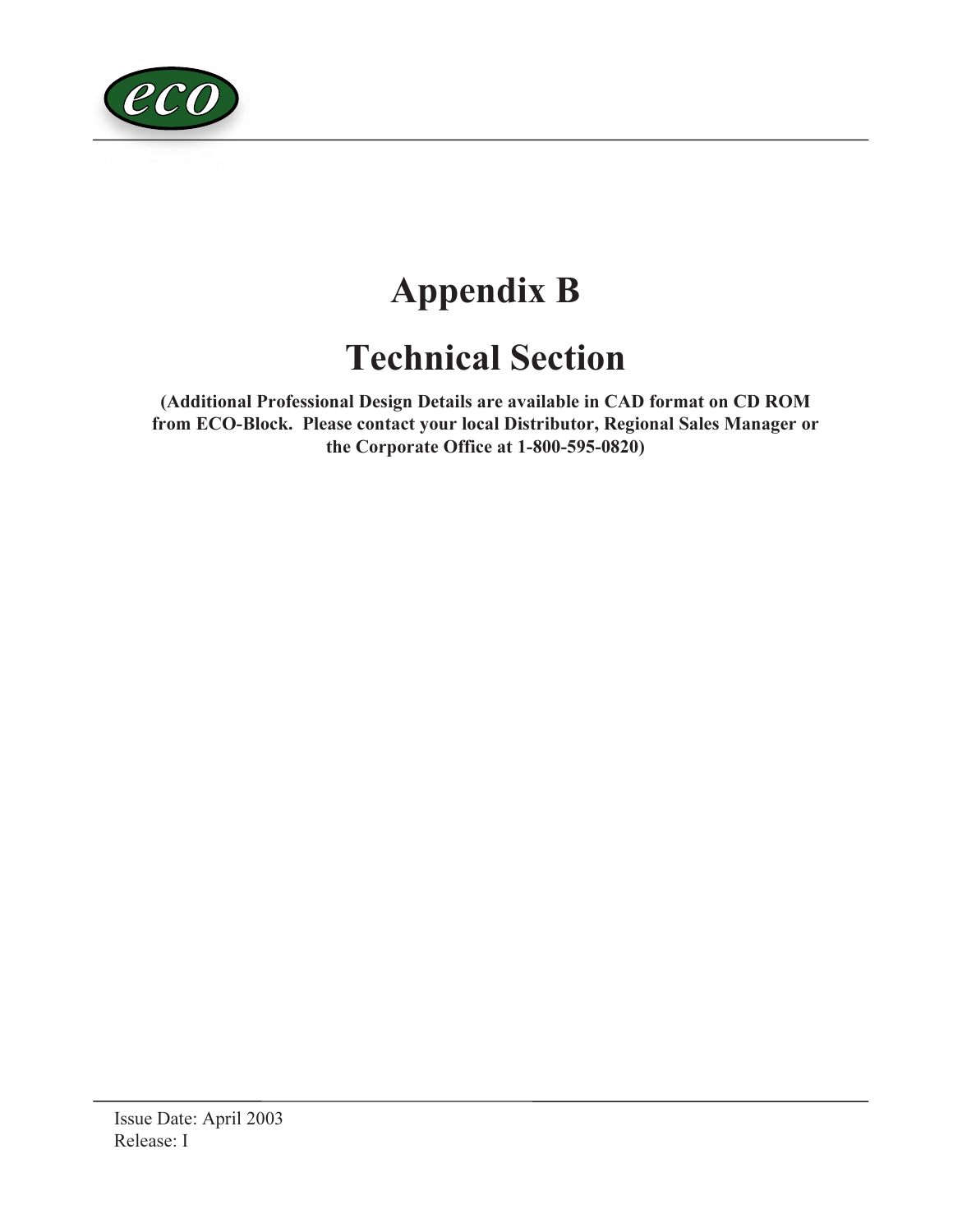

# ECO-Block® ICFs

#### Standard Blocks:

- Packaged 6 blocks in **BLUE** bag
- Dimensions: 32.5x16.5x48 inches
- Weight: 36 lbs
- Volume:  $14.9 \text{ ft}^3$

#### 6-Inch Corner Block:

- Packaged 6 blocks in a GREEN bag (three left/three right)
- Dimensions:  $32x18.5x49$  inches
- Weight: 28.5 lbs
- Volume:  $16.7 \text{ ft}^3$

#### Brick Ledge Panel:

- Packaged 6 panels in a **YELLOW** bag
- Dimensions:  $35x18x48$  inches
- Weight: 23 lbs
- Volume:  $17 \text{ ft}^3$

#### 4- Inch Connectors:

- Packaged 1000 to a box (BLACK label)
- Dimensions: 22.75x15.5x10 inches
- Weight: approx. 35 lbs
- Volume:  $2.04 \text{ ft}^3$

### 8-Inch Connectors:

- Packaged 500 to a box (**RED** label)
- Dimensions: 22.75x15.5x10 inches
- Weight: approx. 35 lbs
- Volume:  $2.04 \text{ ft}^3$

### 10-Inch Connectors:

- Packaged 500 to a box (PURPLE label)
- Dimensions:  $23x20x10$  inches
- Weight: approx. 47.4 lbs
- Volume:  $2.04 \text{ ft}^3$

## 4-Inch Corner Block:

- Packaged 6 blocks in **BLACK** bag (three left/three right)
- Dimensions:  $32x18.5x49$  inches
- Weight: 29 lbs
- Volume:  $16.7 \text{ ft}^3$

#### 8-Inch Corner Block:

- Packaged 6 blocks in a **RED** bag (three left/three right)
- Dimensions:  $32x18.5x49$  inches
- Weight: 28 lbs
- Volume:  $16.7 \text{ ft}^3$

### Brick Ledge Rail:

- Package 50/box
- Dimensions: 48-inch tube
- Weight: 7.0 lbs

#### 6-Inch Connectors:

- Packaged 500 to a box (**GREEN** label)
- Dimensions: 22.5x11.5x10 inches
- Weight: approx. 24 lbs
- Volume:  $2.04 \text{ ft}^3$

#### Splice Connectors:

- Packaged 1000 to a box (ORANGE label)
- Dimensions: 22.5x11.5x10 inches
- Weight: approx. 25 lbs
- Volume:  $2.04 \text{ ft}^3$

### 1-Inch Extensions (Tie Anchor):

- Packaged 500 to a box (**BLUE** label)
- Dimensions: 11.5x11.5x10 inches
- Weight: approx. 10.5 lbs
- Volume:  $0.75 \text{ ft}^3$

Note: All ECO-Block® ICFs are packaged in UV protective color-coded bags. These bags can safely be stored outside, however, it is recommended that the bags not be placed in direct contact with the ground.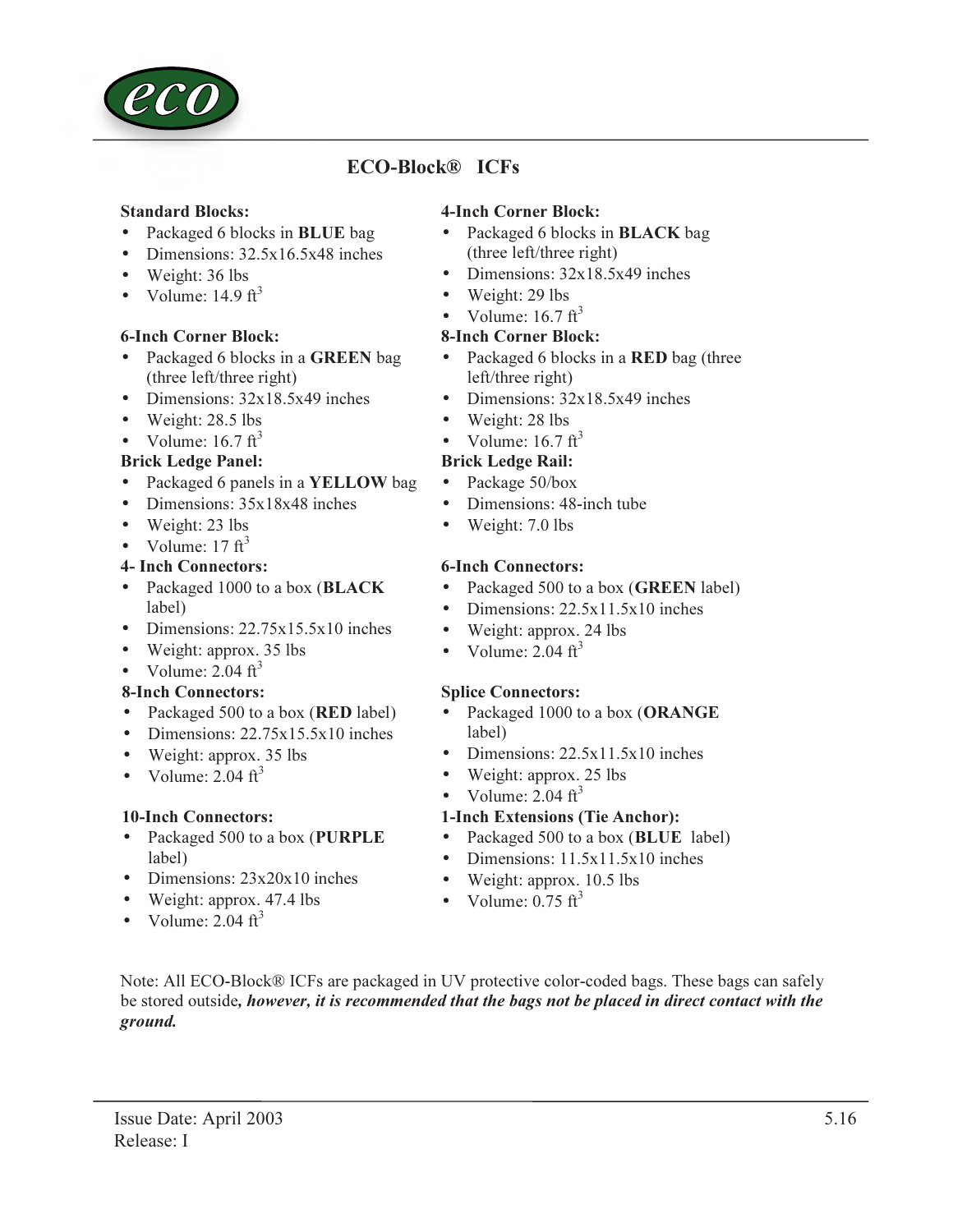

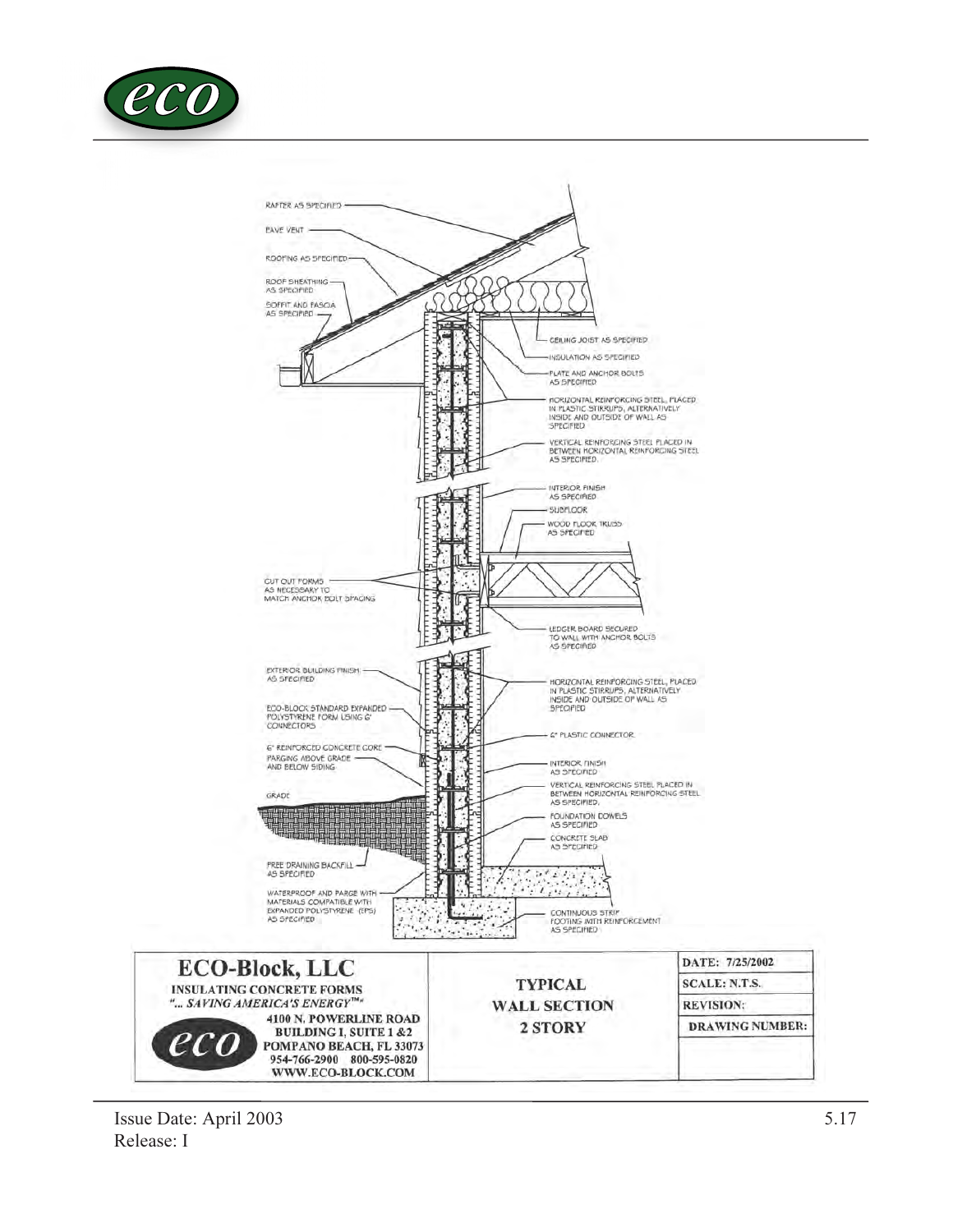





HORIZONTAL REINFORCING STEEL, PLACED IN PLASTIC STIRRUPS, ALTERNATIVELY INSIDE AND OUTSIDE OF WALL AS SPECIFIED

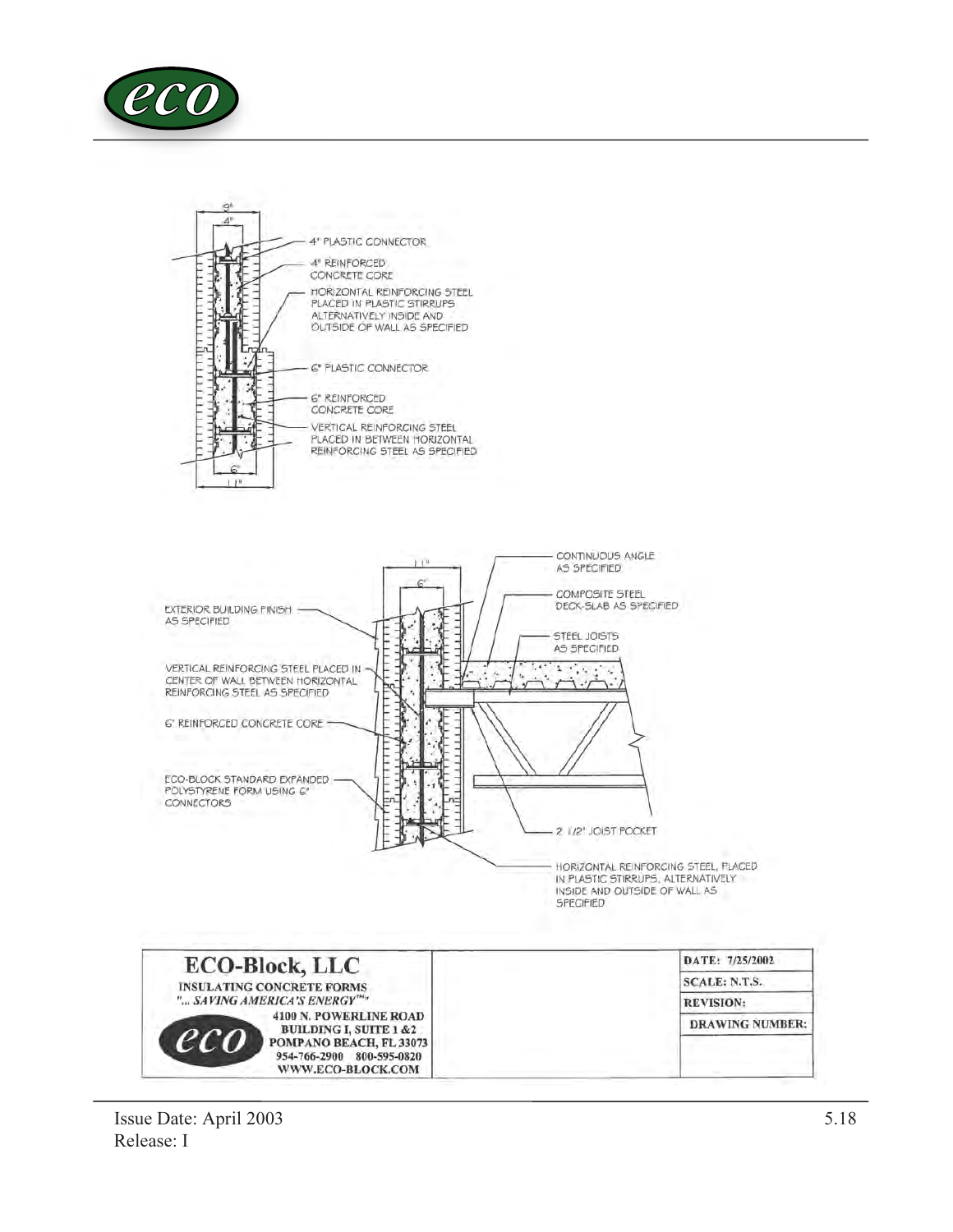

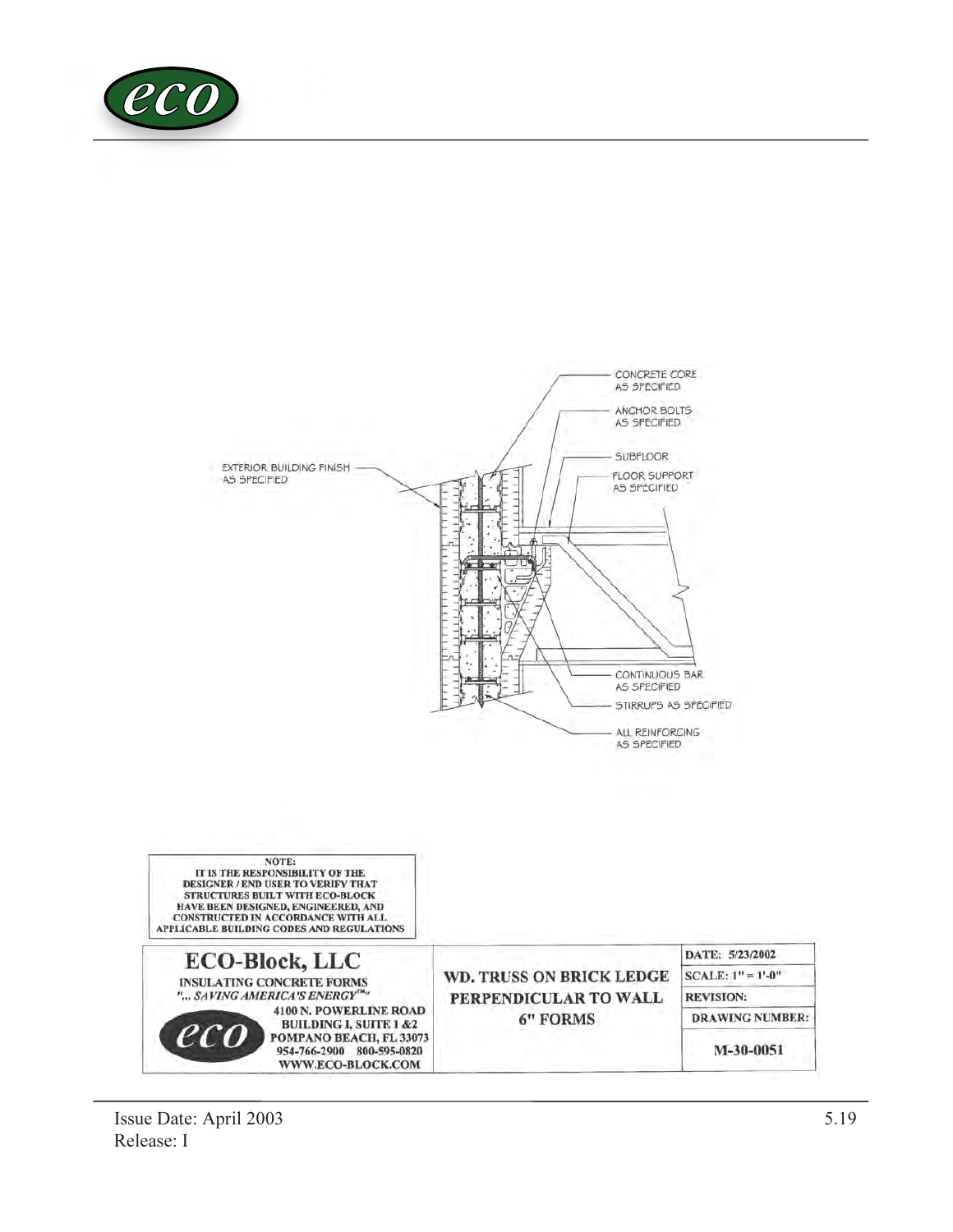

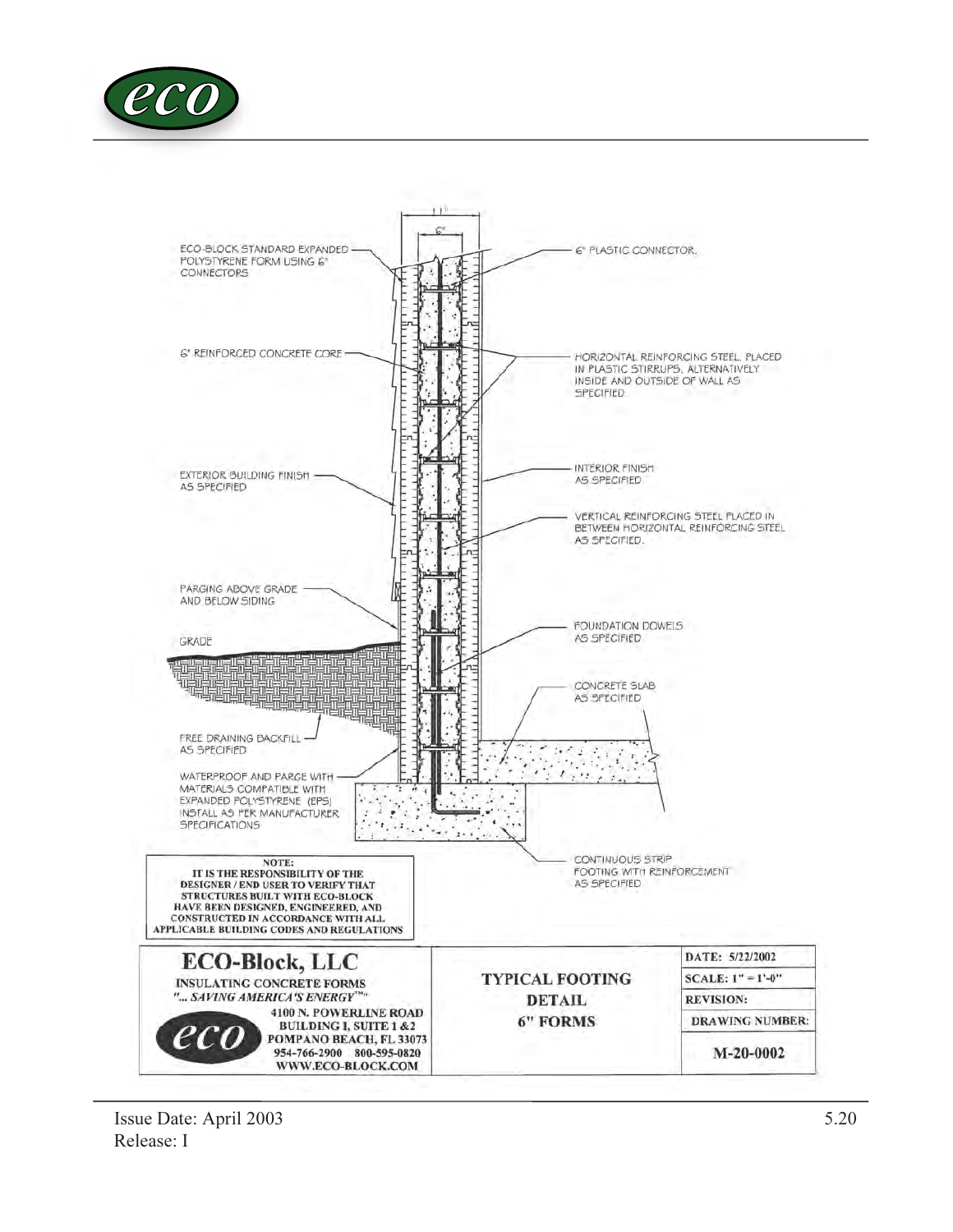



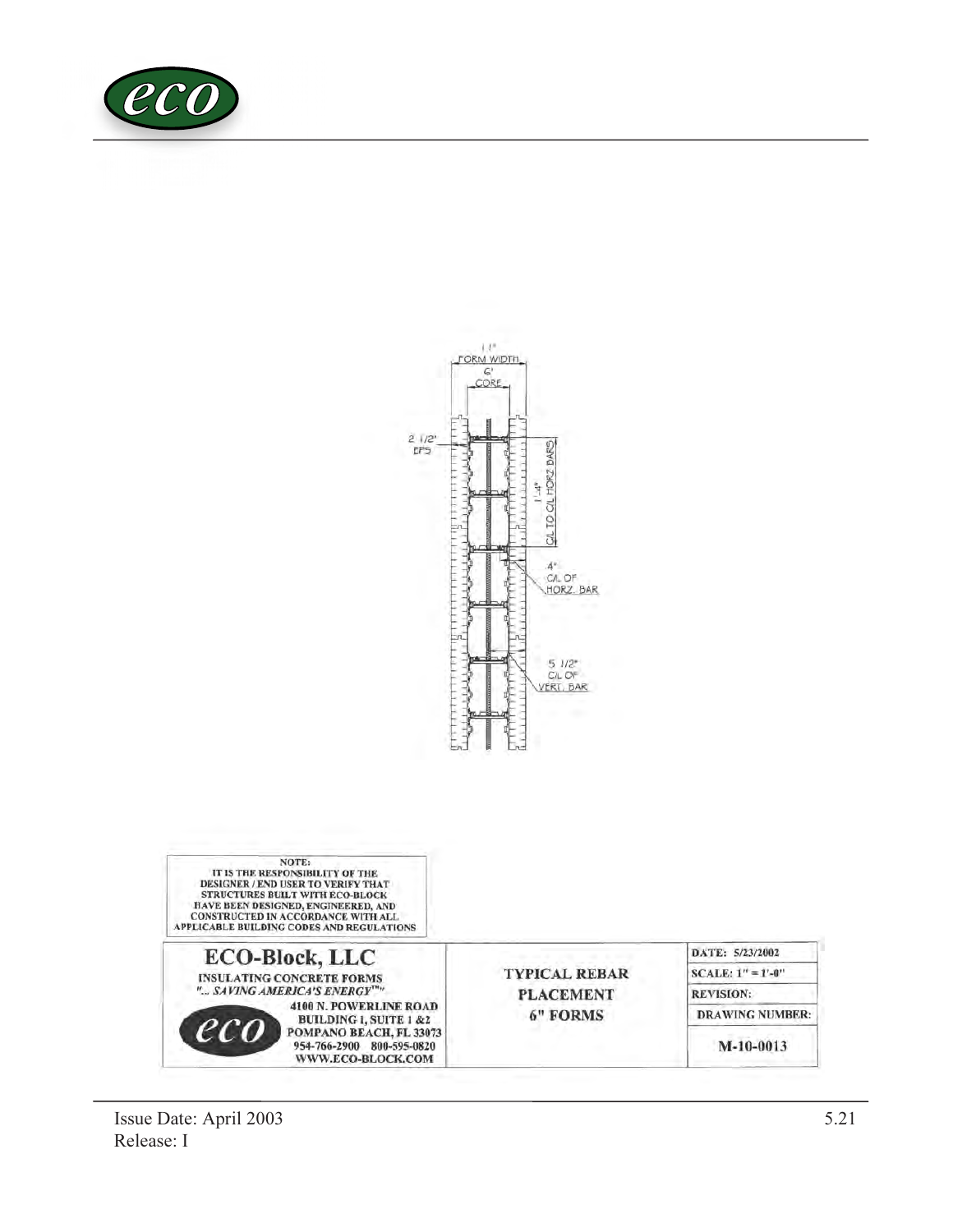

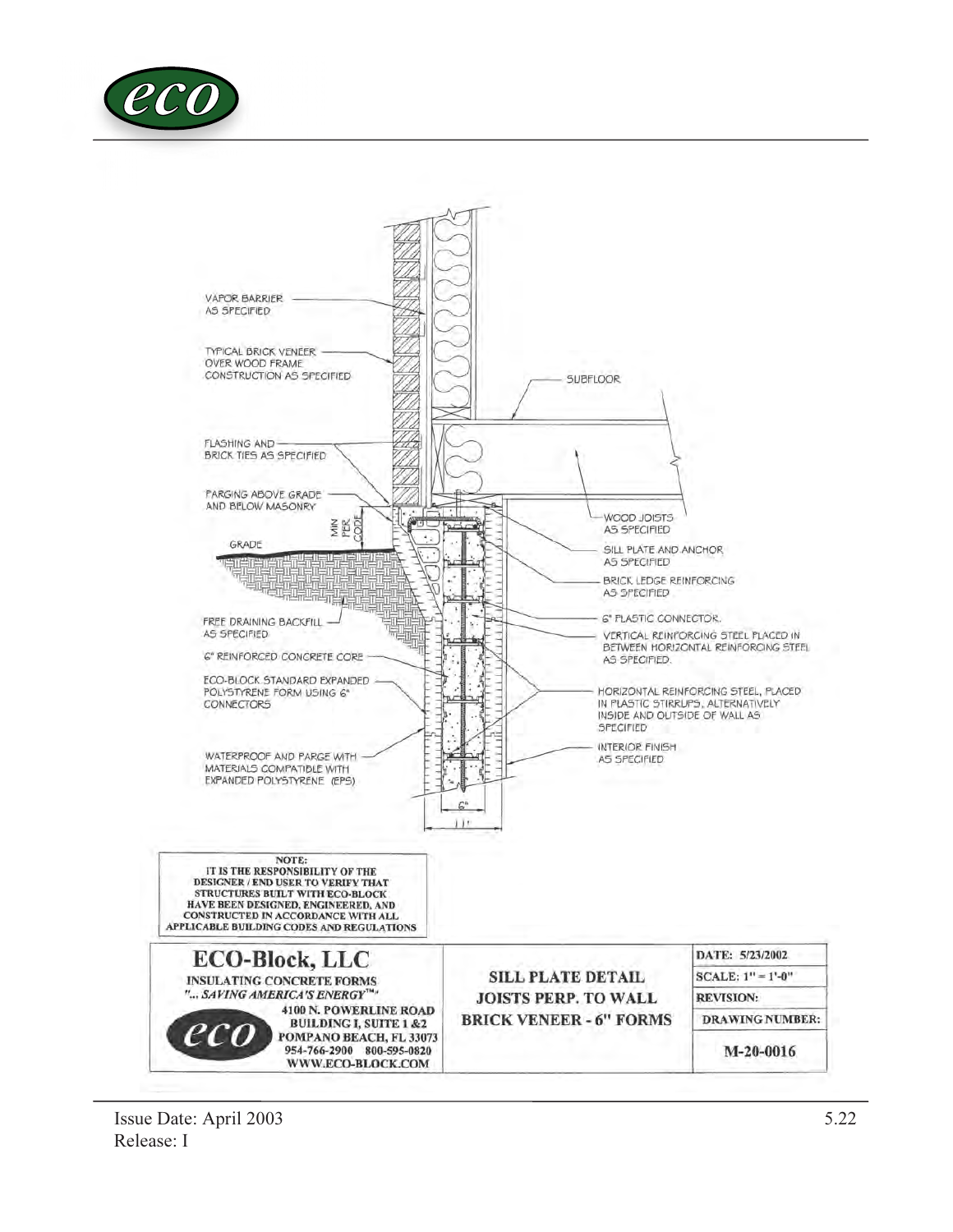

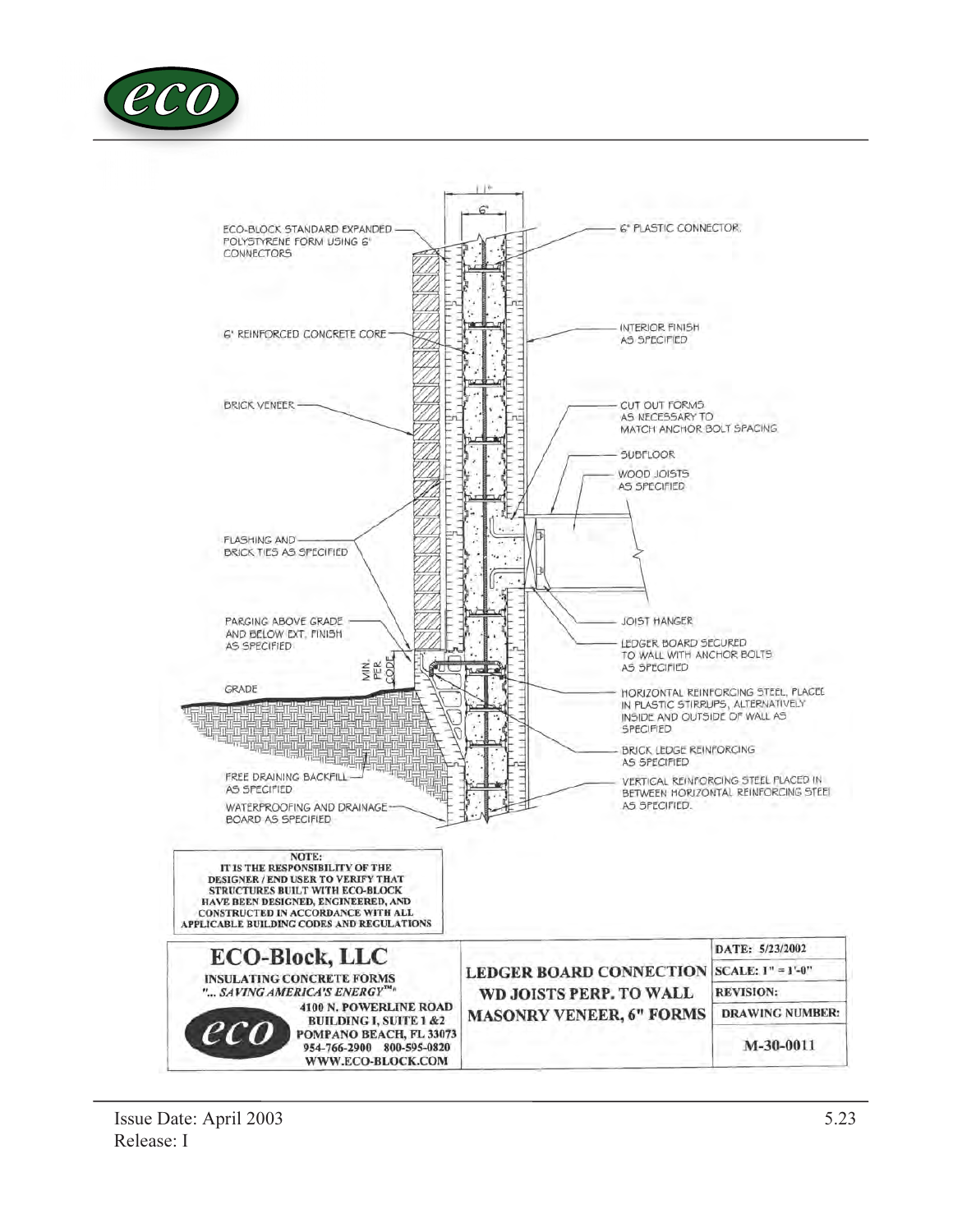

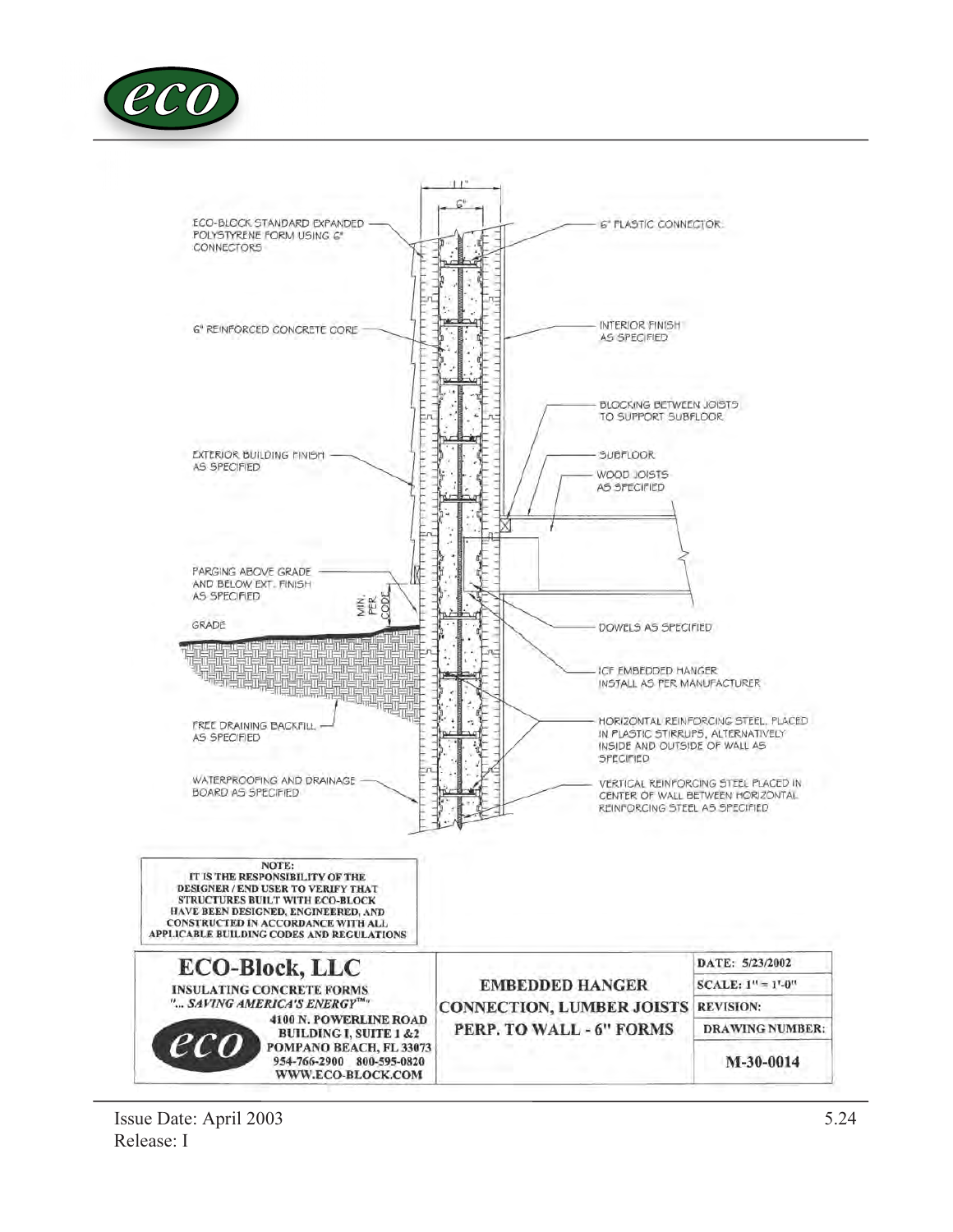

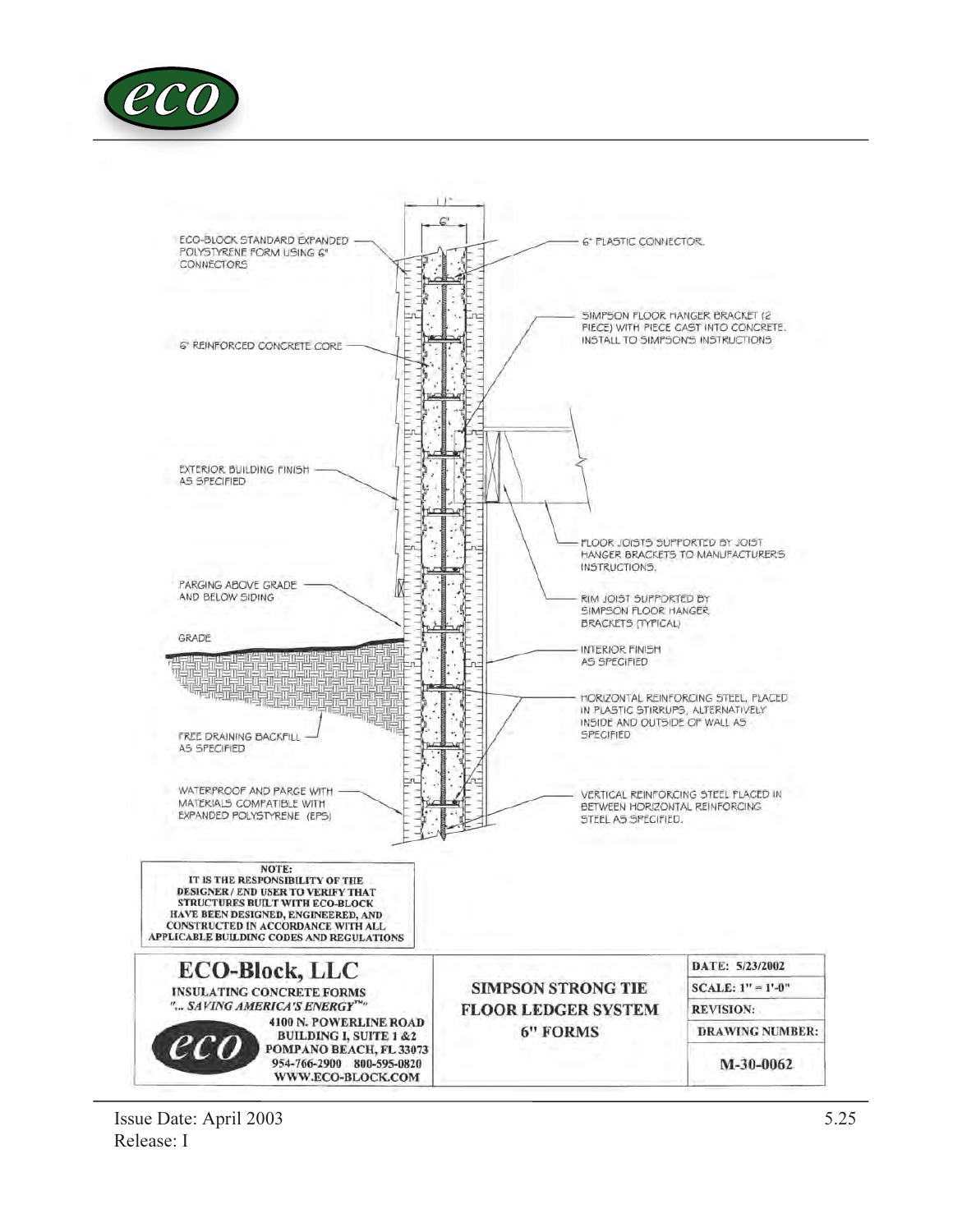

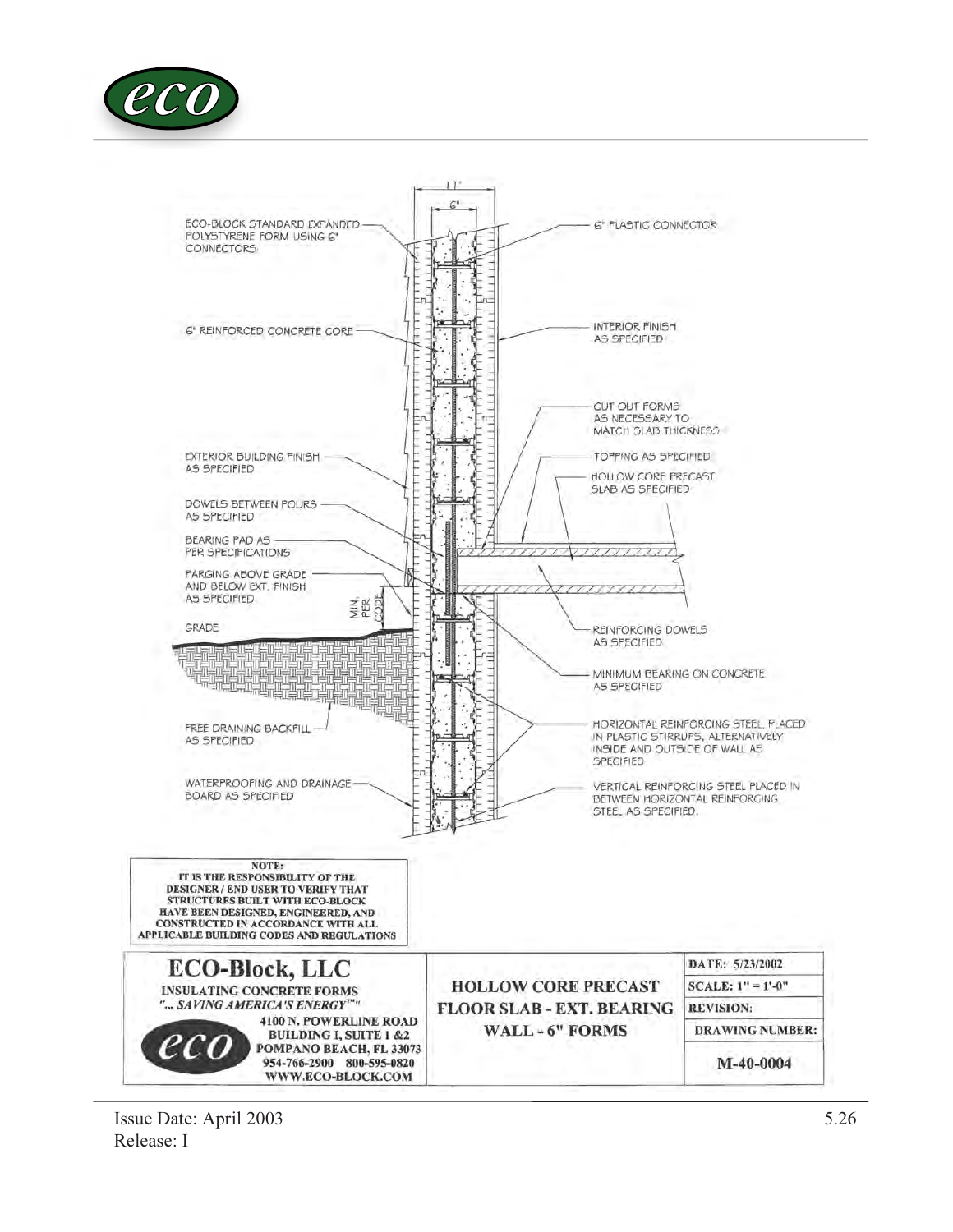

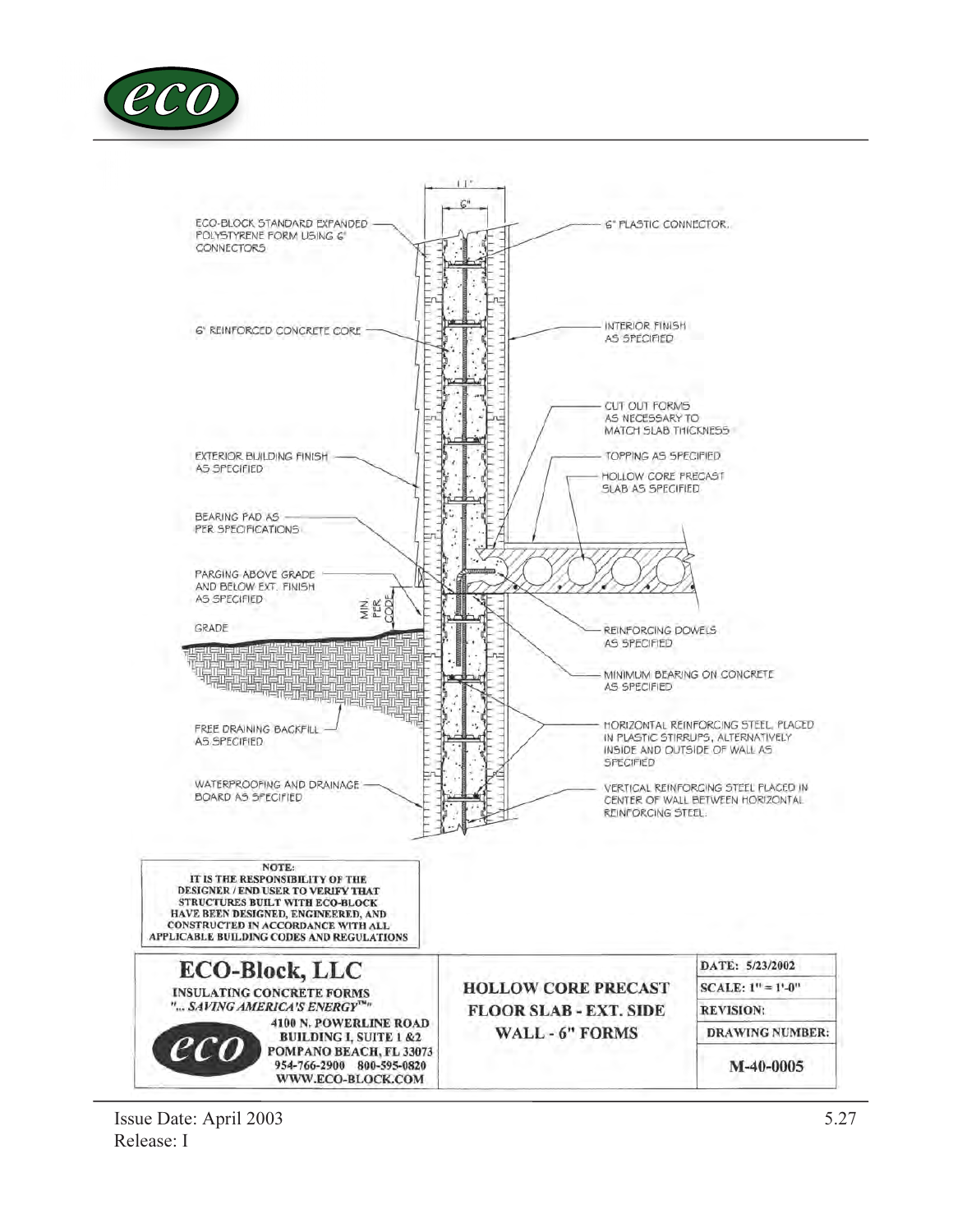

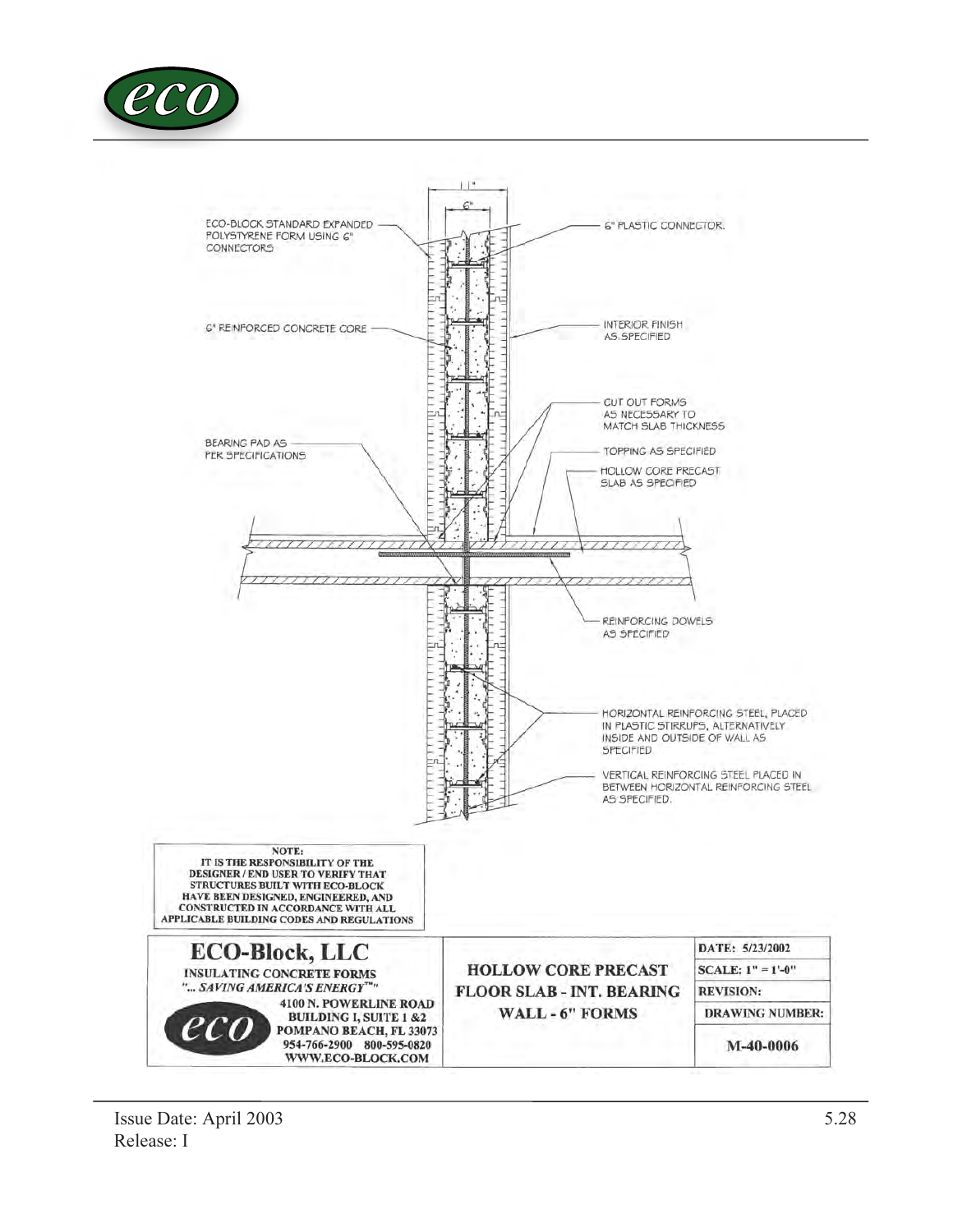

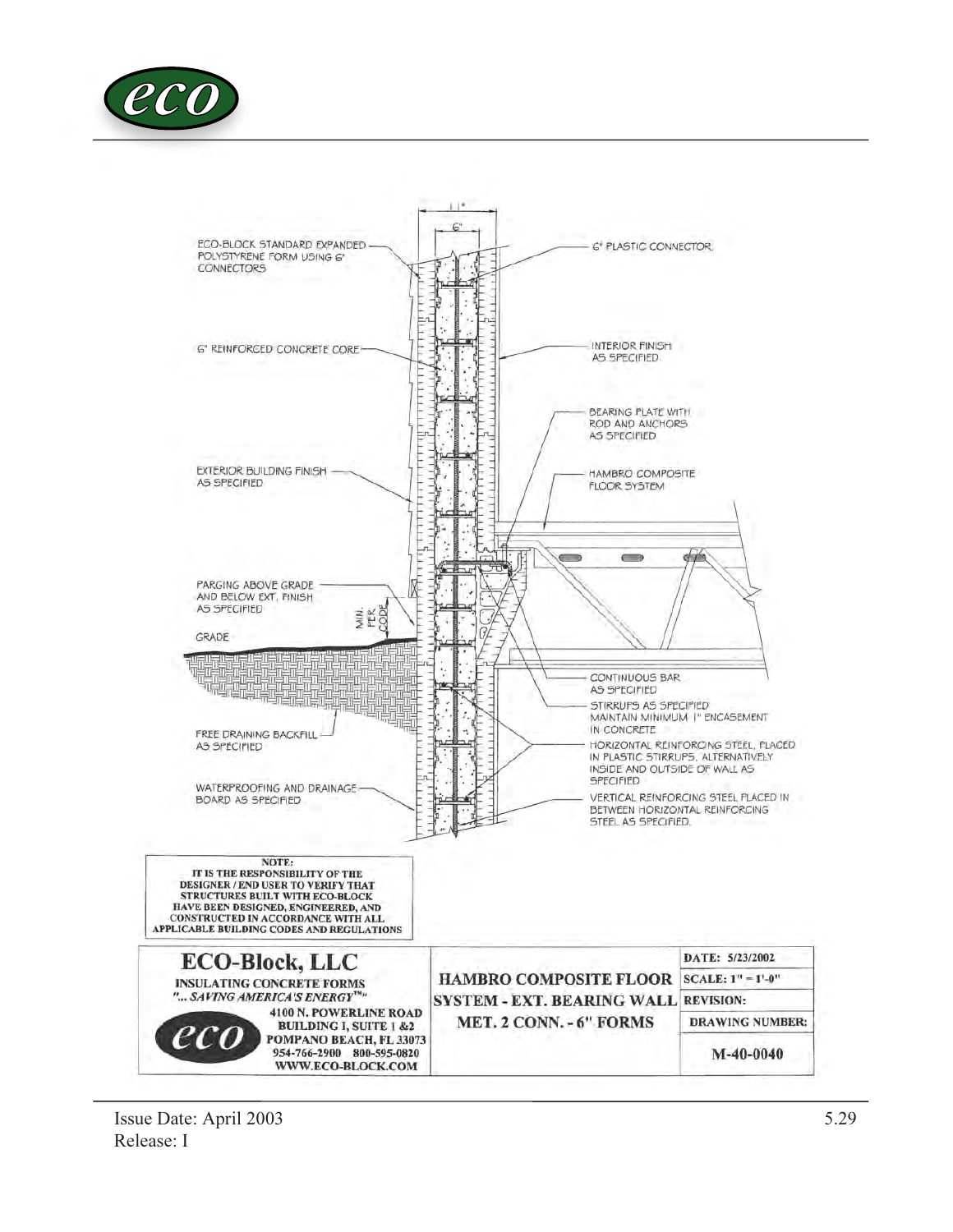

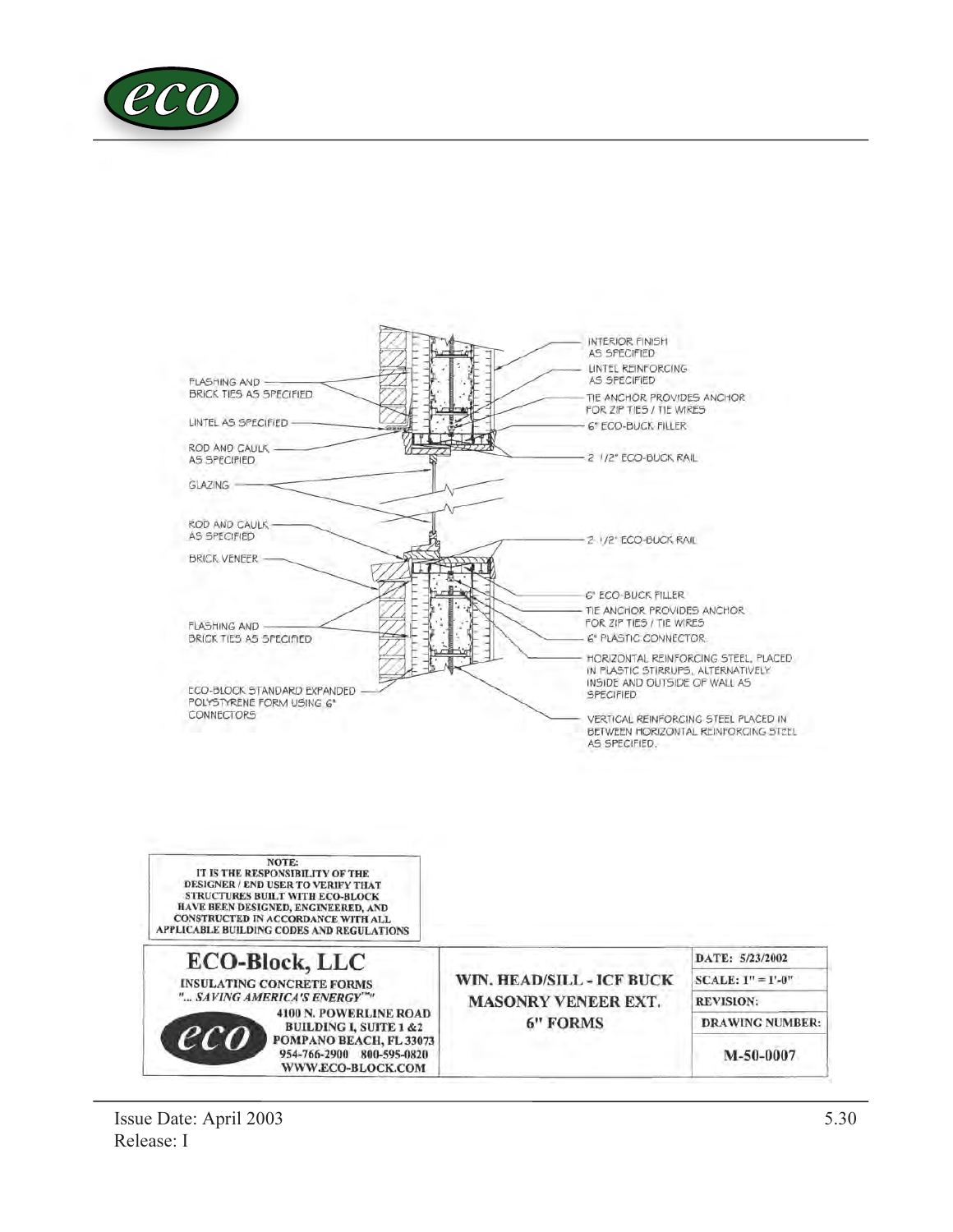



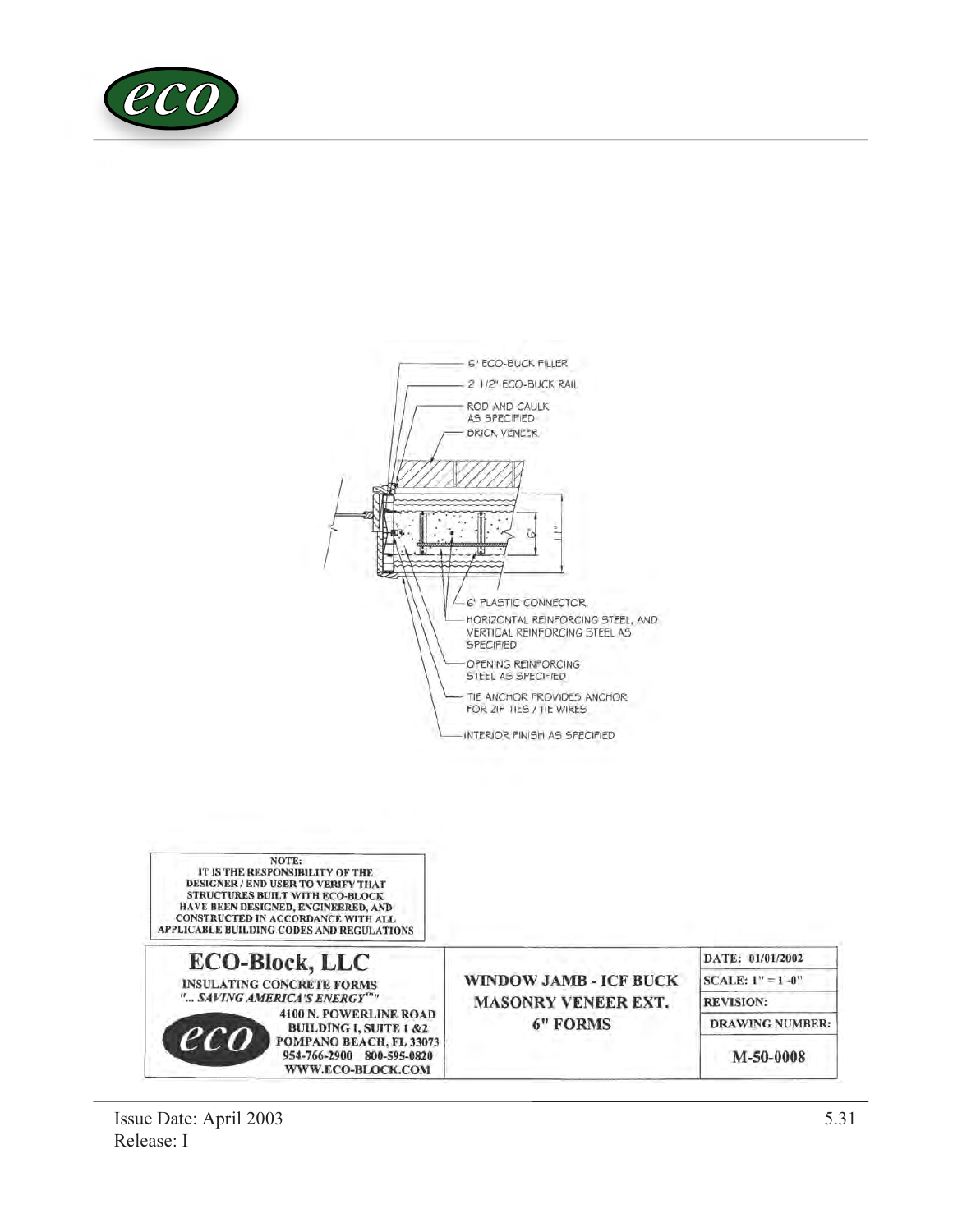

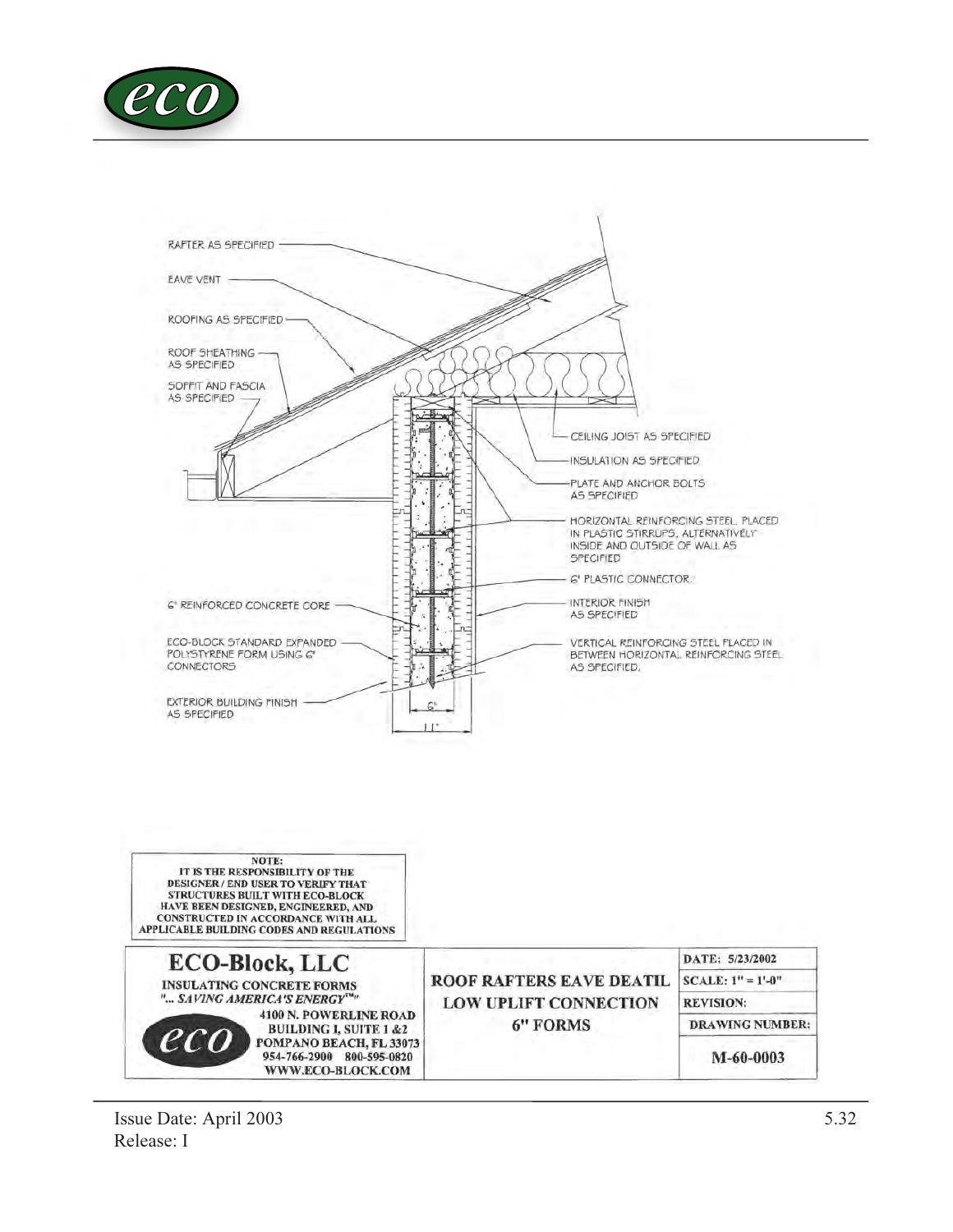

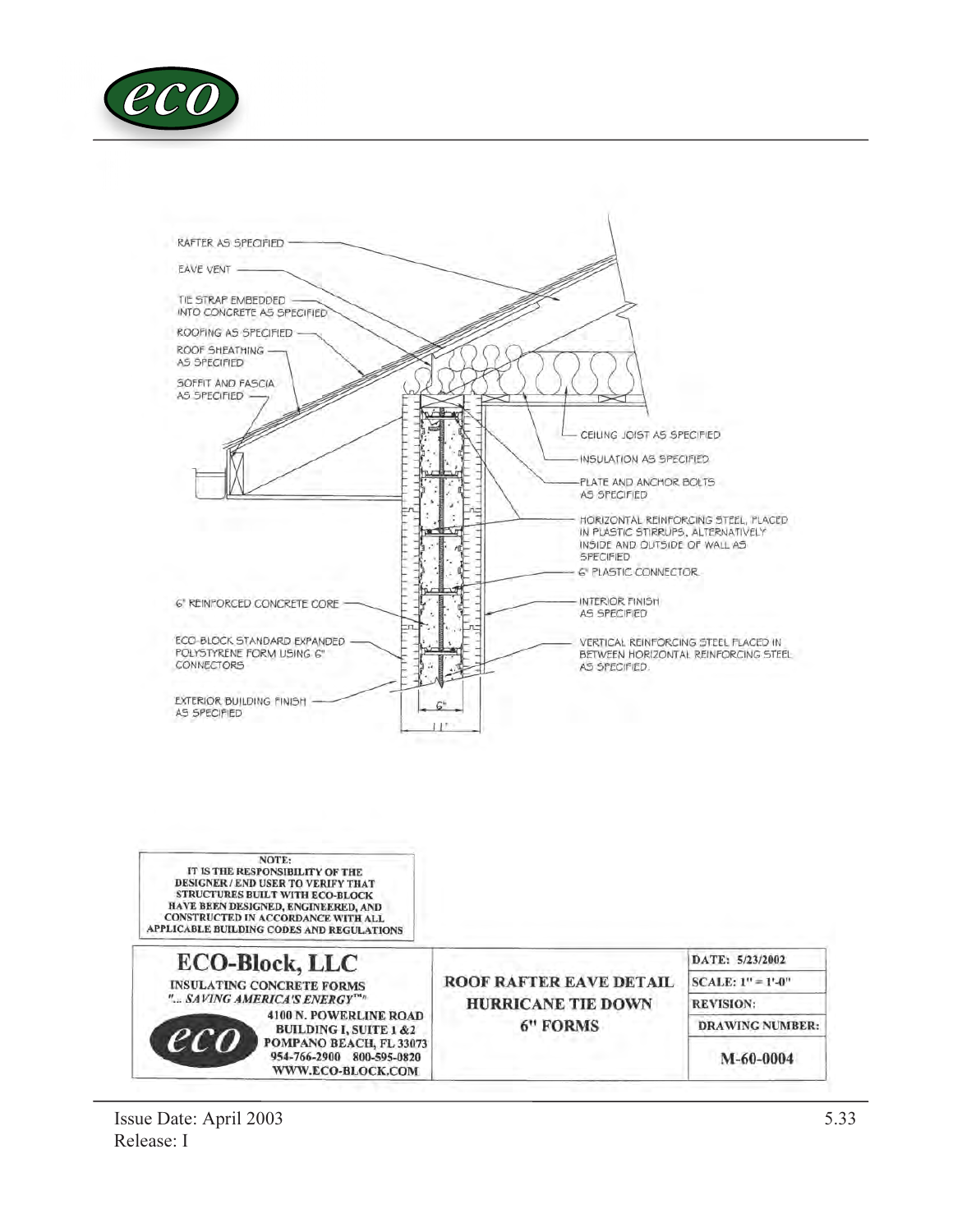